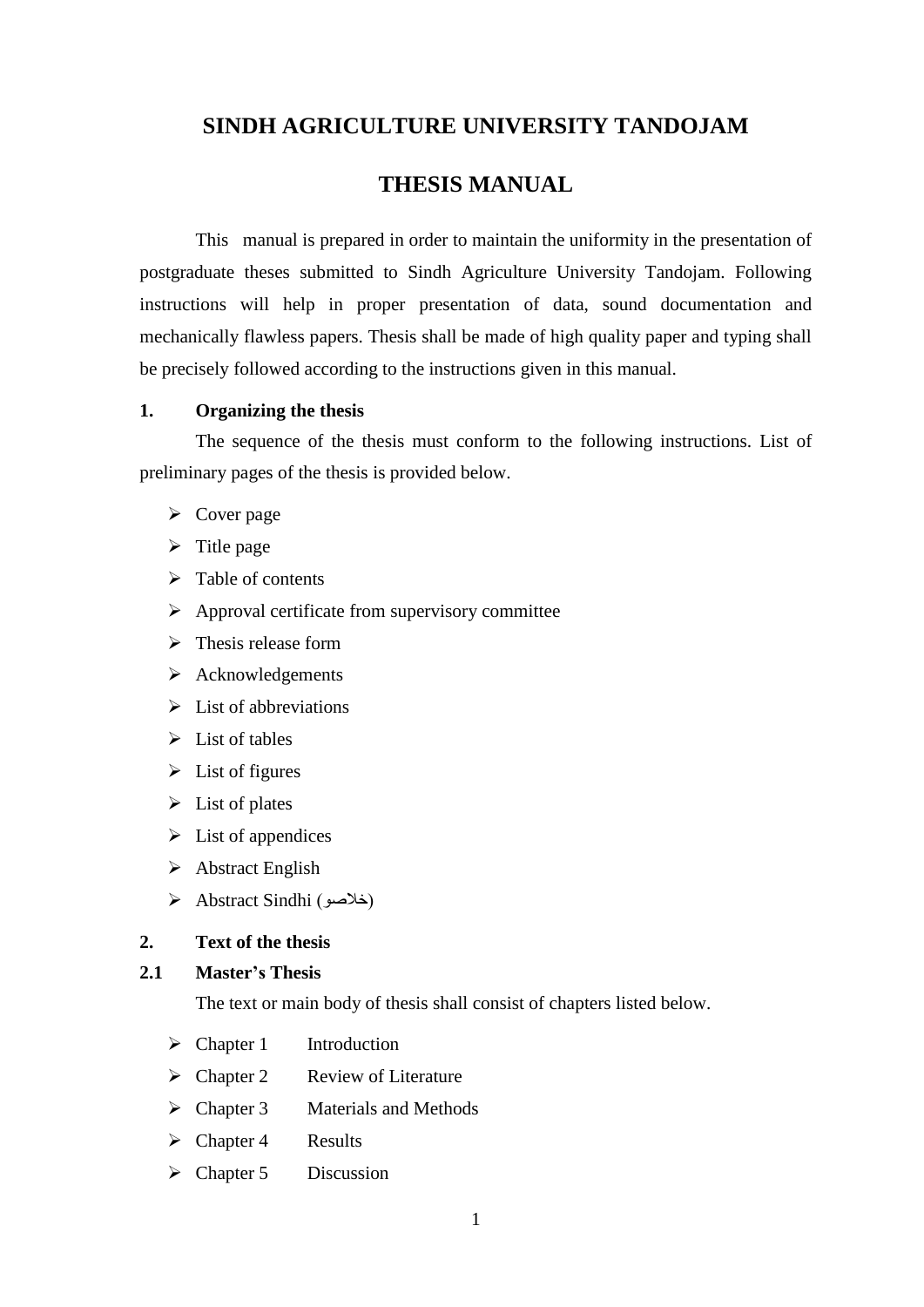- $\triangleright$  Chapter 6 Conclusions and Recommendations
- **►** References
- $\triangleright$  Appendices

## **2.2 Ph.D. Thesis (Format-I)**

The text or main body of thesis shall consist of chapters listed below.

- $\triangleright$  Chapter 1 Introduction
- $\triangleright$  Chapter 2 Review of Literature
- $\triangleright$  Chapter 3 Materials and Methods
- $\triangleright$  Chapter 4 Results
- $\triangleright$  Chapter 5 Discussion
- $\triangleright$  Chapter 6 Conclusions and Recommendations
- **Exercered**
- $\triangleright$  Appendices
- $\triangleright$  Author's Declaration

# **2.3 Ph.D. Thesis (Format-II)**

It is chapter format, in which each main experiment or objective comprise of separate chapter (the article/research paper format). In this case, the general skeleton of the main body of thesis of each chapter shall be presented as under:

- $\triangleright$  Chapter 1 Introduction
- $\triangleright$  Chapter 2 Review of literature

General introduction and review of literature.

- $\triangleright$  Chapter 3 Title of the experiment
	- $\triangleright$  Introduction
	- $\triangleright$  Material and methods
	- $\triangleright$  Results
	- $\triangleright$  Discussion
- $\triangleright$  Chapter 4 Title of the experiment
	- $\triangleright$  Introduction
	- $\triangleright$  Material and methods
	- $\triangleright$  Results
	- $\triangleright$  Discussion

 $\triangleright$  Chapter XX Conclusions and recommendations

**►** References

Text for each experiment shall further be sub-divided into these constituent sections relevant to the corresponding chapter.

General for all

experiments.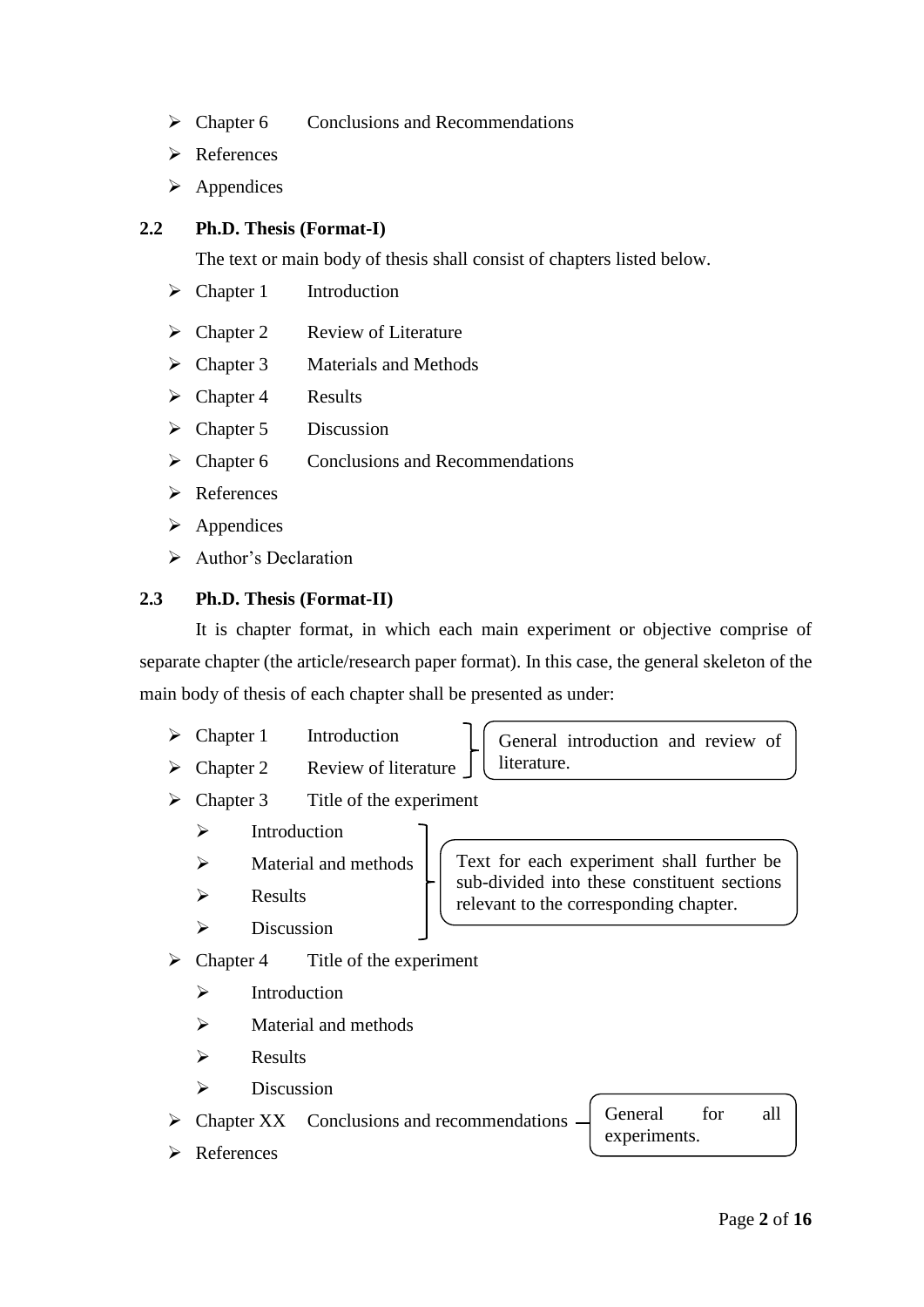- $\triangleright$  Appendices
- Author's Declaration

## **3. General instructions**

The organization and arrangement of a thesis must present an appearance appropriate to such a document. The student should take same pride in the appearance of his/her thesis as he/she does in the work described therein. Proper format, neatness, and consistency will produce the desired standard of appearance.

# **3.1 Typing instructions**

Thesis must be type written, according to the following requirements.

# **3.1.1 Computer typing**

Use of computer typing with standard characters (Times New Roman Fonts) will be preferred using Microsoft Word application for typing the thesis. For data analysis and statistical graphs, use a suitable statistical package, and for general graphs, use Microsoft Excel application.

# **3.1.2 Paper**

Good quality (at least 80 gram), white A4 size (297x210mm) paper should be used.

## **3.1.3 Line spacing and paragraph spacing**

Thesis must be typed **with one and half (1.5) line spacing** on one side of the paper. However, **single line spacing** shall be used in the cover page, half title page, table of contents, list of tables, list of figures, list of plates, list of annexures, list of abbreviations, heading (captions) and legends of tables / plates / figures, annexures, acknowledgement, abstract, objectives, sub-headings / sub-sections, footnotes, references, and in long quotation. Paragraphs spacing should be set at before paragraph 6 pt and after paragraph 6 pt, and indent 0.5''.

# **3.1.4 Margins and indentations**

The left hand margin must have a uniform width of 1.25"(3.62 cm), in order to meet the binding requirements. The right margin should be set at  $0.75$ " $(1.91cm)$  width. The upper and lower margins must be 1"(2.54cm) wide. This rule also applies to diagrams, tables, drawings, plates, etc. To keep the right margin as even as possible, keep justify paragraph alignment setting. Hyphenation should be avoided, except where necessary. Indent the first line of each paragraph of text 0.5'' in. "(1.27cm) from the left margin.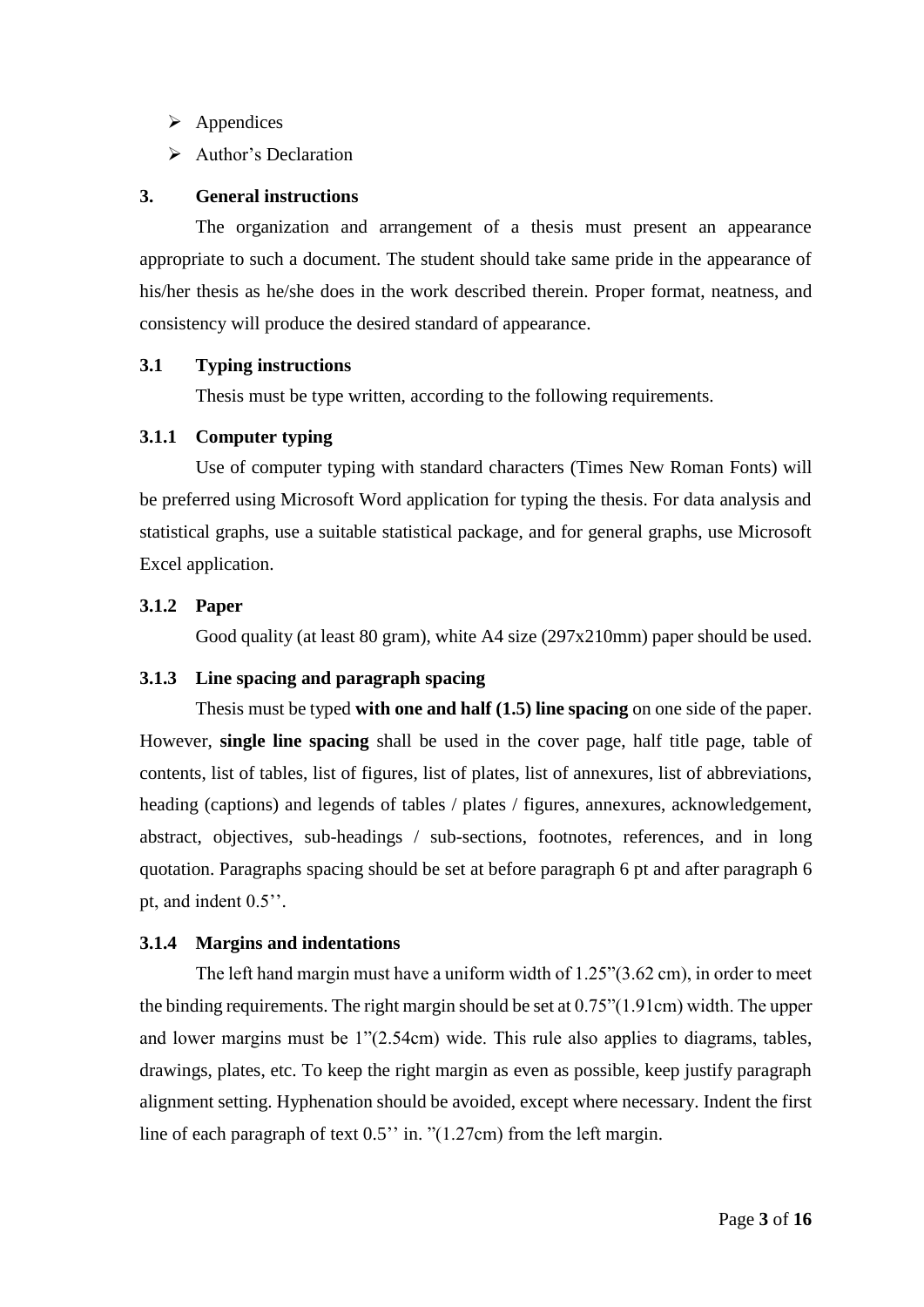#### **3.1.5 Footnote**

The use of footnotes must be kept to a minimum. Those necessary shall be placed at the bottom of the page from the text by solid line across the page. The foot note shall be numbered consecutively; starting with "1" on each page shall be typed with single space. Footnotes must remain within marginal requirement in the bottom of page.

#### **3.1.6 English usage**

British English shall be used throughout the document. First and second person pronouns, *viz*., I, you, we, our and me / my shall be avoided. The past tense is preferred for scientific writing. Present and future tense may be used in quotations and references to existing facts, or to facts which will be true in the future.

#### **4. Formatting of thesis**

To ensure consistency and uniformity, the thesis must conform to the following instructions.

#### **4.1 Format of front pages of thesis**

### **4.1.1 Cover page and title page**

The cover page shall appear on the face of hard-bound thesis. The cover page shall be black coloured, with golden coloured text imprinted on it. No thesis jackets shall be used. The title page shall be the first page in the beginning of the thesis. Thesis title should be upper case, bold and centered, font size 16, at line spacing 1.0. Official monogram of Sindh Agriculture University shall be used with dimensions of height 2.0'', and width 1.92'', centered, in line with text, coloured, and placed at space 50 pt before and after paragraph. Title of the degree should be centered, upper-case, bold, font size 15, spacing after paragraph 50 pt. The paragraph space after 'By' should be set at 24 pt. Do not write 'By' before the name of student on cover page. In this case, the space after paragraph should be 50 pt after the degree title. The name of student and registration number should be uppercase, bold, centered, font size 15, and line spacing 1.0. The name of the concerned department/institute/center, name of faculty, the name of university, and the year of publication should be placed in the bottom of the page at 12 pt space after paragraph. The text should be in upper-case, bold, centered, font size 14, at line spacing 1.0. Do not use comma (,) sign after the faculty name in the cover page and title page. The text in the title page should be formatted as that for the cover page.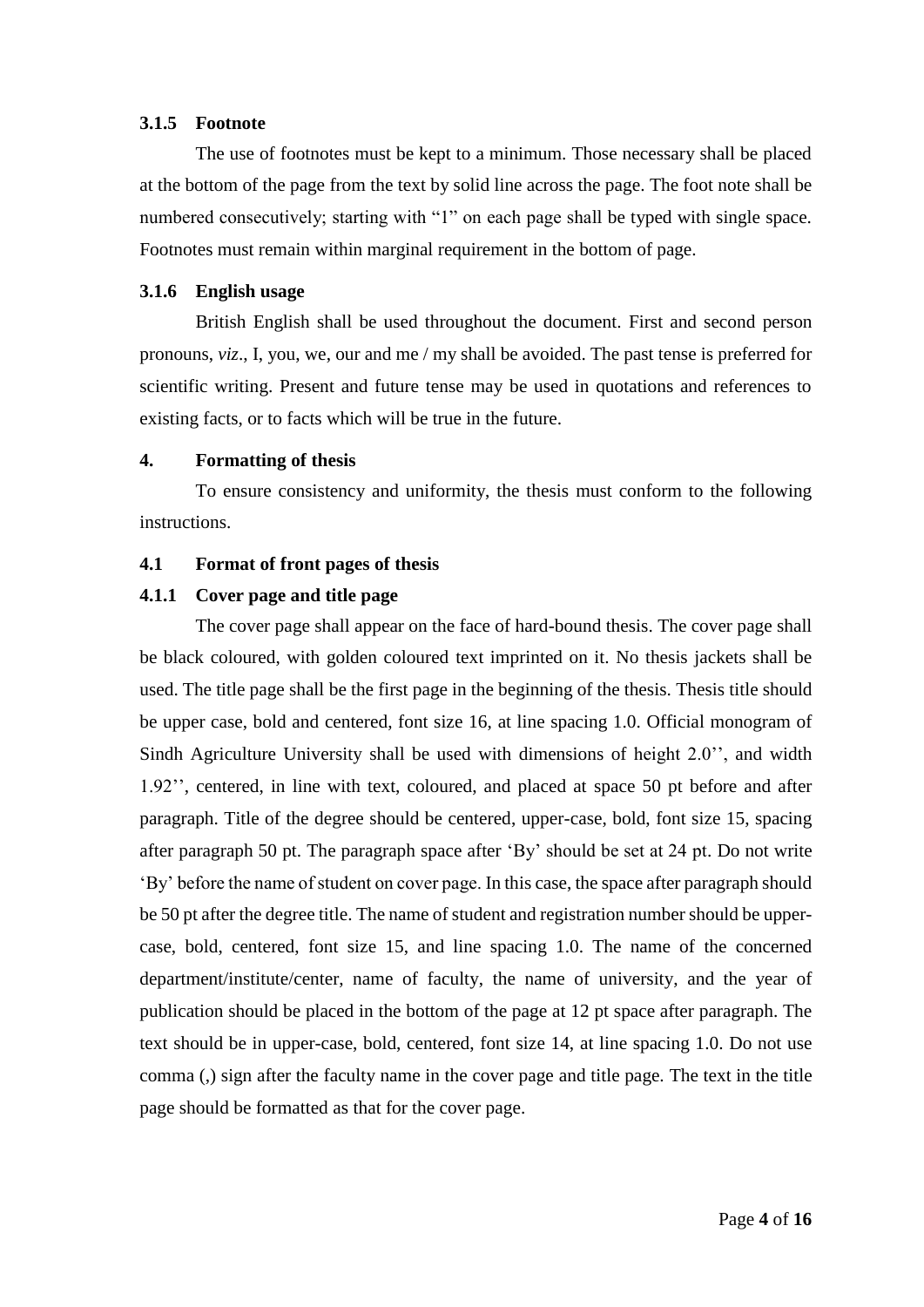#### **4.1.2 Table of contents**

Table of contents should be created using the MS Word. The title 'table of contents' should be upper-case, bold, centered, font size 15, single line spacing. The rest of the table of contents should be set font size 12. Use column sub-titles 'Particulars' and 'Page No.' (on all pages if more than one page), at space 6 pt after paragraph, separated by a solid bottom border line of 1 pt thickness.

#### **4.1.3 Approval certificate from supervisory committee**

This will begin with the name of department / institute / center, faculty, and university, and formatted as upper-case, bold, font size 14, and line spacing 1.0. The heading 'Approval certificate from supervisory committee' should be upper-case, bold, centered, font size 14, and the space before and after paragraph shall be set at 24 pt each. The text of the certificate should begin at indent of 0.5'', be in sentence case, justified, font size 12, line spacing 1.5, thesis title, name and reg. no. of student, title of the degree, and subject/field of specialization should appear in bold case. The paragraph spacing after the text of the certificate, and between the names of supervisory committee should be set at 50 pt after paragraph. The names of supervisory committee should be upper-case, bold, designation and address should be un-bold, font size 12, single line spacing. The 'Date of thesis defense' (the date of thesis seminar) shall be placed in the bottom of the page.

#### **4.1.4 Thesis release form**

This page should carry the name of Sindh Agriculture University, Tandojam, in the first line in upper-case, bold, centered, and font size 14. The title 'thesis release form should be upper-case, bold, centered, and font size 14, spacing before and after paragraph at 60 pt each. The text in the thesis release form should be in sentence case, font size 12, line spacing 1.5, and name of student should appear in bold form. Use a solid bar (line) of 1.0 pt size above the 'signature' of student and 'date'. The signature of student, and date should be placed at space before paragraph 30 pt, font size 12, and aligned right.

#### **4.1.5 Acknowledgements**

The title 'acknowledgement' should be upper-case, bold, centered, font size 15, and space after paragraph 12 pt. The text should have font size 12, line spacing 1.5, before and after paragraph 6 pt, and indent 0.5'' before each paragraph. Acknowledgement should not exceed one page.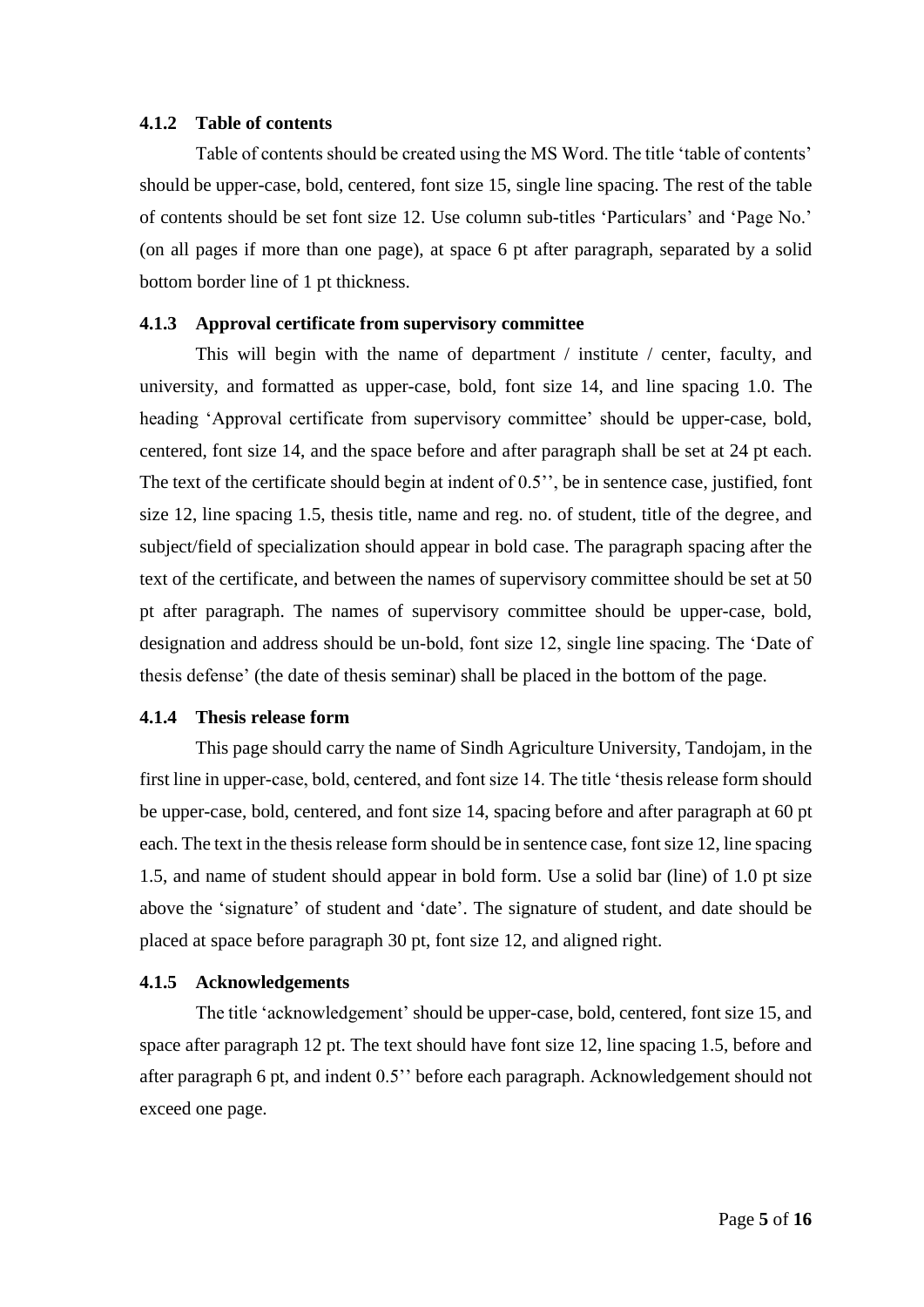#### **4.1.6 List of abbreviations**

International System of Units (SI units) shall be followed in abbreviations of the seven basic SI units. The main heading 'List of abbreviations' should be set as upper-case, bold, centered, font size 15, and space after paragraph 12 pt. The list should start with two column sub-headings, namely, the acronym / abbreviations / symbols, and the description / derivative, font size 12, and bold, add space after paragraph 6 pt. Acronyms should be typed at single line spacing, and font size 12, and space after paragraph 6 pt.

#### **4.1.7 List of tables, figures, plates, and appendices**

The list of 'tables, figures, plates, and appendices' should be placed on separate pages using the MS Word 'insert caption' option, and then 'insert list of figures / tables / plates / appendices', written in upper-case, bold, centered, font size 15, and space after paragraph 12 pt. The text should have font size 12, single line spacing, space after paragraph 6 pt, indent 1.0'' before the title of table / figure / plate / appendix. Each table / figure / plate / appendix title should be set at space after paragraph 6 pt.

### **4.2 Format of the body of thesis**

## **4.2.1 Abstract**

This page should begin with title 'abstract', in upper-case, bold, centered, and font size 15, add space after paragraph 12 pt, followed by the text. Do not add the name / registration number of student, the degree title, name of department, nor the title of abstract. The body text of abstract should preferably consist of one paragraph, beginning at indent 0.5'' before paragraph, justified, font size 12, typed at line spacing 1.0, and space after each paragraph 6 pt. The abstract for Master's thesis should not exceed one page, while for Ph.D. thesis a maximum of two pages of abstract are allowed. **Abstract in Sindhi** should give a brief of the research, comprehensible by non-technical reader, with right indent 0.5'', Times New Roman text and font size 12.

### **4.2.2 Thesis chapters**

The word 'chapter' should be written in upper-case, centered, bold, font size 15, and space after paragraph 12 pt. Each chapter should be numbered in English numerals, for example, '**CHAPTER 1'**. Title of each chapter should also be written in upper-case, bold, centered, font size 15, and space after paragraph 12 pt, for example, **INTRODUCTION**. Do not add headings / sections or sub-sections to the introduction chapter. For other chapters, sub-heading may be required to add to the text, and it should run in a sequence, separating the major sub-headings, and placing related second sub-headings under each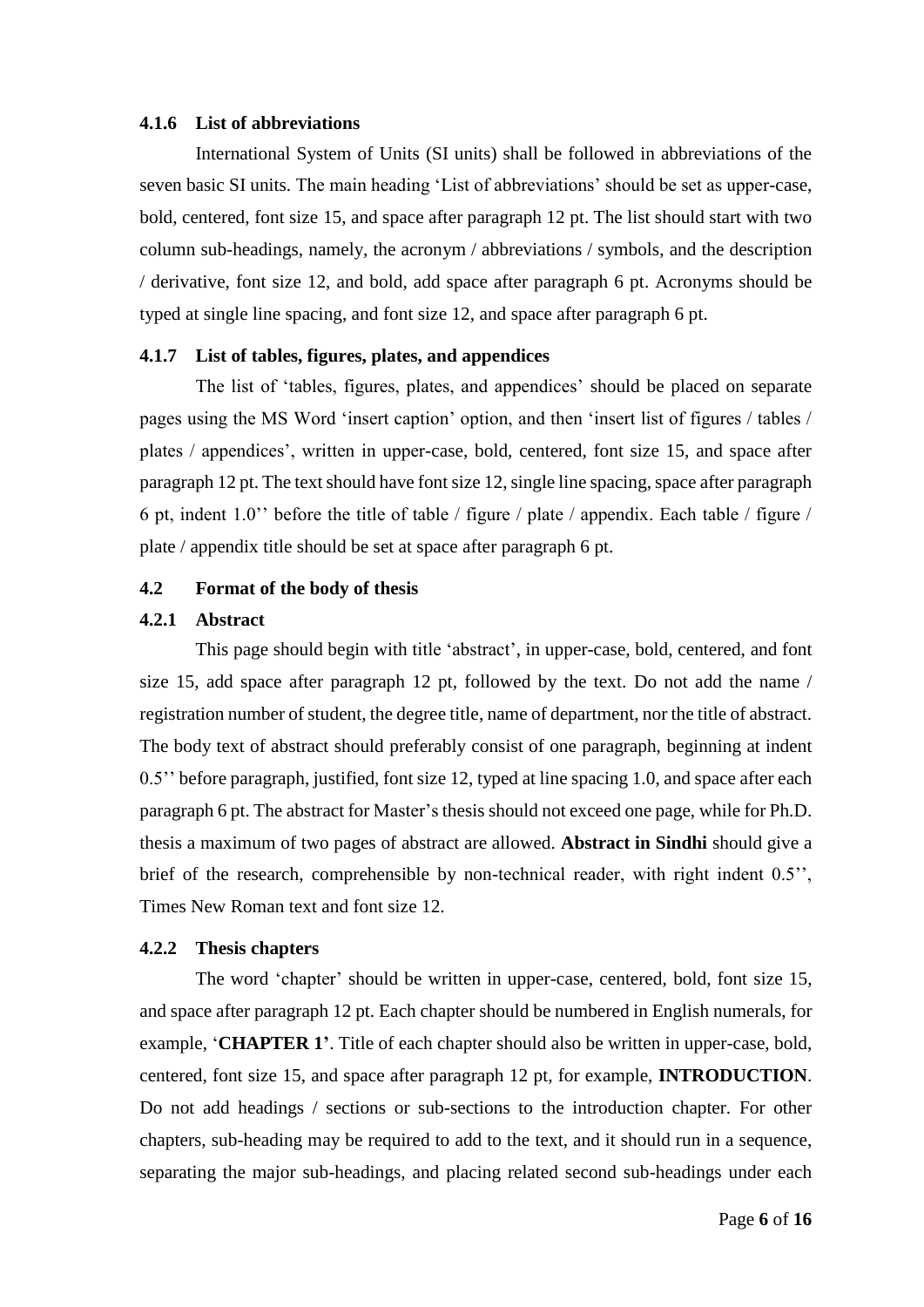division. The sub-headings and second sub-headings should be numbered starting with the chapter number, then period sign (.), followed by the number of major sub-heading, and second-sub-heading, font size 12, bold, justified, line spacing 1.0, and an indent of 0.5'' should be given before the title of sub-heading or second sub-heading, and space before and after paragraph 6 pt in all. Each paragraph of the body text of chapters should begin at indent 0.5'', font size 12, justified, line spacing 1.5, space before and after paragraph 6 pt. Last paragraph of the introduction should contain hypothesis. In the end of introduction, a sub-heading 'objectives' should be written in bold, font size 12, line spacing 1.0, first letter capitalized, and no colon or period sign in the end. The list of objectives should be numbered in English numerals at an indent 0.5", followed by period (.) sign. The text of each objective should start at indent 1", justified, font size 12, and line spacing 1.0, and space before each paragraph 6 pt.

The review of literature chapter should be presented in descriptive form / narrated form in past tense, except where quoting the universal facts. Several sub-headings / subsections and further divisions shall be included, each starting with the number of the chapter followed by period (.) sign and then number of the sub-headings / sub-section. Avoid repetition of same information in the introduction, review of literature or discussion chapters. The references with exact relevance to the title or objectives shall be reviewed.

Materials and methods shall be sufficiently described in detail. In case of old established procedures, a reference shall be made to the original worker. It is necessary to write about factors and levels under study design of the research, and statistical procedures used for achieving results. For a thesis in the field of social sciences are required to define the target population, sample, sampling method, development of questionnaire, and analysis of data.

The presentation of results is the back bone of the thesis. Data must be presented in a logical and coherent sequence. The student must write clearly and concisely, selecting words of precise meaning. Tables, graphs, illustrations and photograph should be appropriate (photograph should not look like personal album of researcher) and shall be carefully selected to clarify and support the text. Data should not be presented twice in tables and graphs in the results section. If desired duplication (either tables or graphs) may be placed as appendices.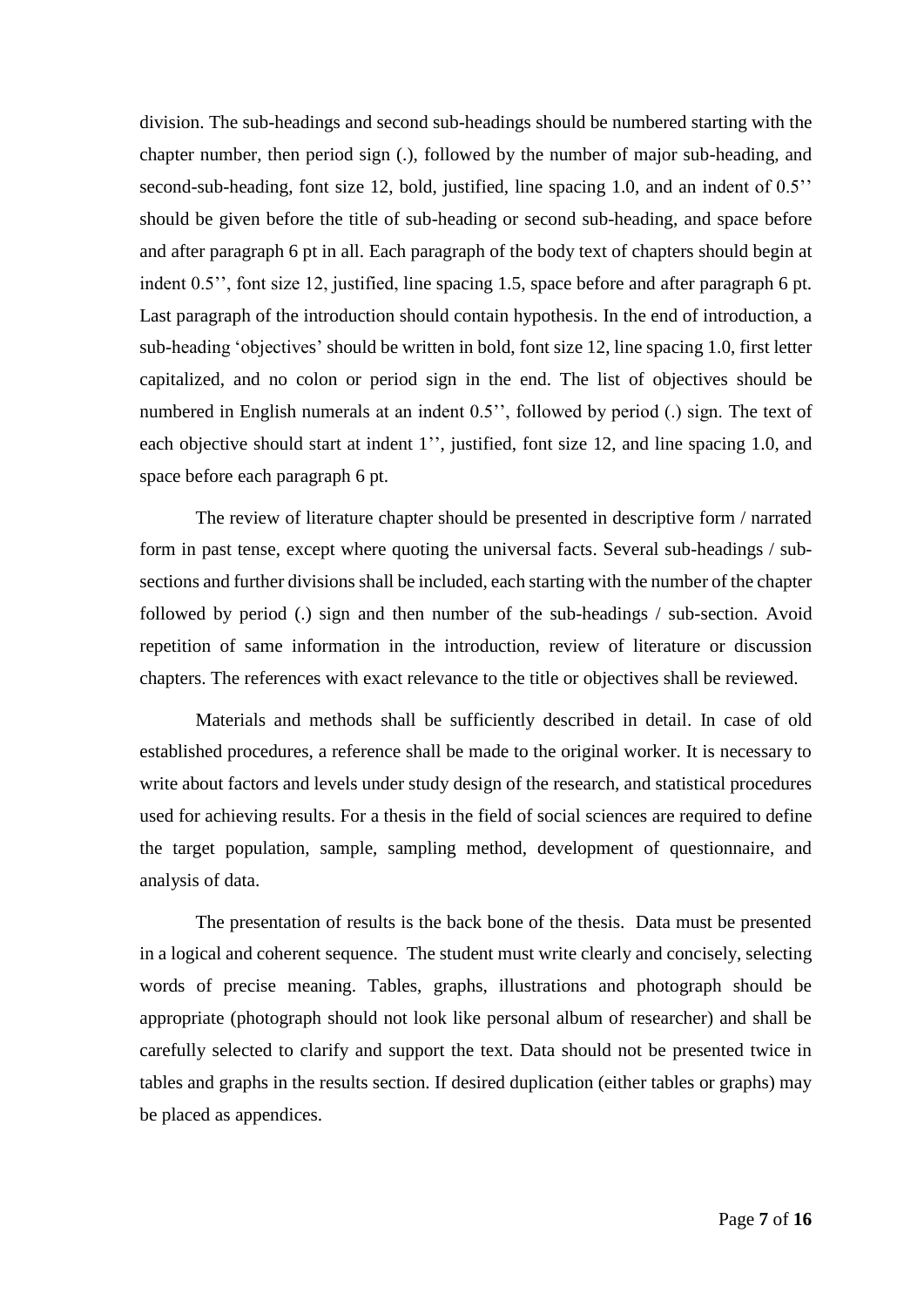It is crucial not to repeat the results in the discussion chapter, instead the discussion chapter should present the critical appreciation, comparison, and reasoning for the results with the literature published by other researchers. Conclusions and recommendations should be typed at left indent at 0.5'', justified, font size 12, line spacing 1.5, and presented as one brief paragraph of few lines. Conclusion is the response to the objectives, so it should run in a sequence as that in objectives. While recommendations should be written in the light of conclusion. The conclusions shall be given after a great deal of thought. The student may put forward some recommendations based on conclusions, to add some practical importance to the research. The recommendations are given regarding the methods or aspects of the research project that may be investigated further. If appropriate, the 'Recommendations' section may be further divided into three subheadings, i.e., 'Recommendations for farmers', 'Recommendations for policy makers' and 'Recommendations for researchers',

In Ph.D. thesis format-II, no page breaks shall be given in the subsequent sections, i.e., the introduction, materials and methods, results, and discussion, of each chapter. In case a sub-heading comes in the last line of the page, place the cursor before the number of the sub-heading, and apply a page break from the insert tab of MS Word and place the subheading and the pertinent text on the next page. However, no half blank pages or blank spaces shall be left in the body of thesis.

#### **4.2.3 Figures and plates**

Figures and plates should be placed at space before and after paragraph 6 pt. The height and width of figures should be set at a minimum size so that all labels / legends are legible. Figure and plate captions should be self-explanatory, placed after figure, font size 12, bold, line spacing 1.0, sentence case, justified, space after paragraph 6 pt, no period (.) sign at the end of figure captions. Figure and plate legend or description (if labels are given inside the figure or plate) should be placed below the captions, indent 1'' in the first line, use comma (,) sign to separate two legends, font size 12, space after paragraph 6 pt, and line spacing 1.0. Figure and plate number should begin with chapter number, and period sign (.), then number of that particular figure / plate as it appears in the given chapter, for example, Figure 1.1 / Plate 1.1 followed by an indent of 0.5" and then write the caption. Do not use colon sign after figure number. For in-text citation, it will be written in the beginning of the text as "Figure 1.1 / Plate 1.1 shows lifetime profitability of Jersey  $\times$  Red Sindhi crossbreds could be increased by an earlier age at first calving and shorter calving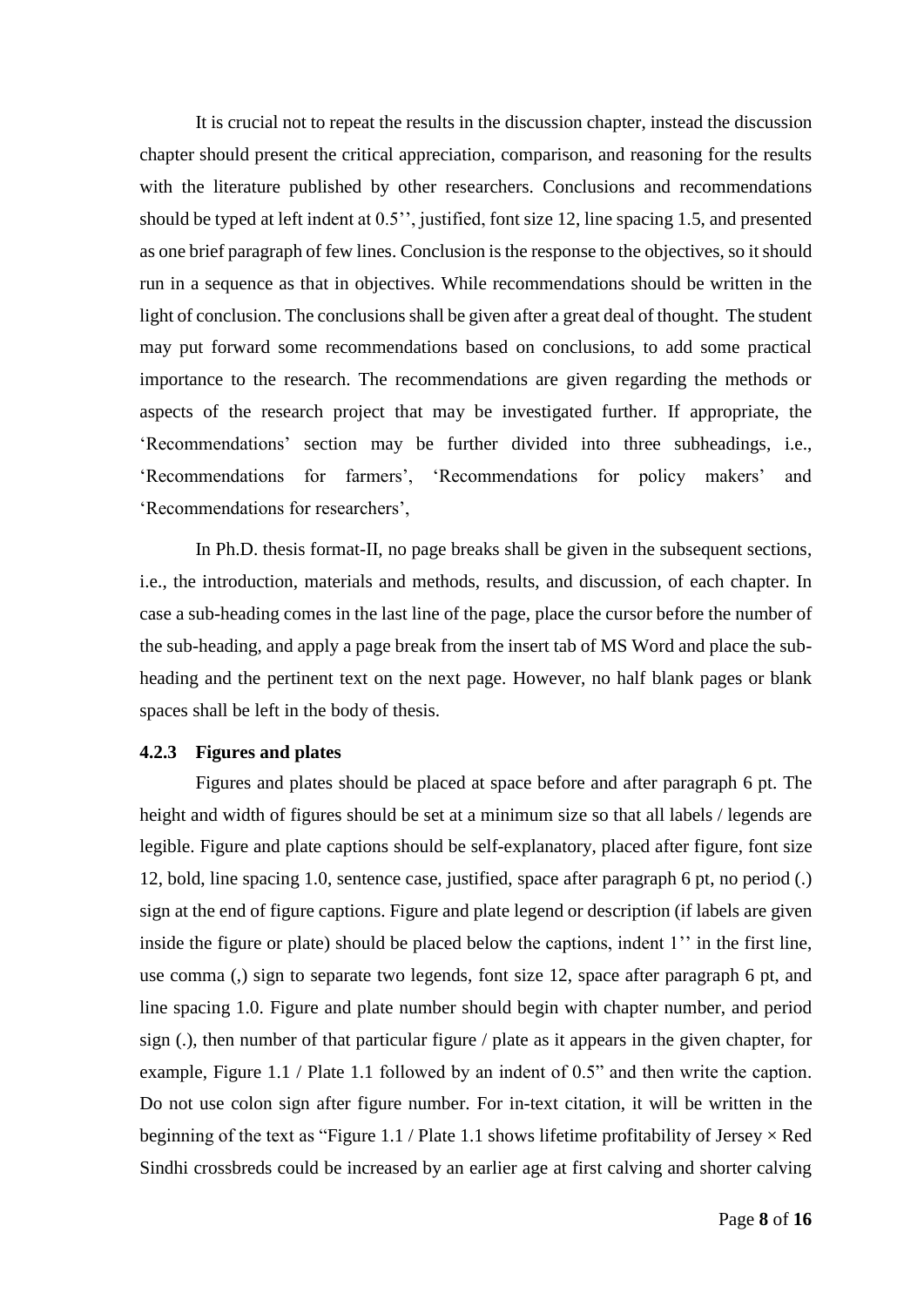interval under uniform feeding and management conditions ...", if cited directly, or at the end of the sentence as "the lifetime profitability of Jersey  $\times$  Red Sindhi crossbreds could be increased by an earlier age at first calving and shorter calving interval under uniform feeding and management conditions (Figure 1.1/ Plate 1.1)" if cited indirectly. Graphs, bar charts, pie-charts or other statistical data representation methods should also be named as 'Figure'; while the caption will mention the specific type of the statistical method shown in the figure. All formatting in this case, should follow the general rule mentioned in the start of this paragraph.

# **4.2.4 Tables**

Tables should be placed at space before and after paragraph 6 pt. Tables should be centered or set as 'AutoFit To Window'. Table title should be self-explanatory, placed before the table, font size 12, bold, line spacing 1.0, sentence case, justified, space after paragraph 6 pt, no period sign at the end of table title. Column titles should be set in bold letters. Footnotes should be placed below the table, font size 12, at 6 pt space after paragraph, using comma sign between two footnotes. Table number should be written as the chapter number, period sign (.), and then number of that particular table as it appears in the given chapter, for example, Table 1.1. Do not use colon sign after table number. For intext citation, it will be written either in the beginning of the text as "Table 1.1 shows that bio-extracts were much effective until 48 h, which indicated that these bio-pesticides need to spray repeatedly", if cited directly, or at the end of the sentence as "bio-extracts were much effective until 48 h, which indicated that these bio-pesticides need to spray repeatedly (Table 1.1)", if cited indirectly. There should not be duplication of data in any two forms. The repetition of table data should be kept at minimum. Only important observations should be emphasized or summarized in the text.

## **5. Referencing**

APA (American Psychological Association) style for textual works shall be followed in all thesis formats. For practical usage of references in the thesis and synopsis, type the title of reference in *Google Scholar* search bar, and select *Articles* option. In the displayed list of referencing styles, select the APA style, and copy-paste the reference in the list of references. In the list of references, the family/last name(s) of author(s) are written in full form, followed by comma (,) then initials for given name(s) followed by period (.) sign and space. For more than one author, use comma after the initials for given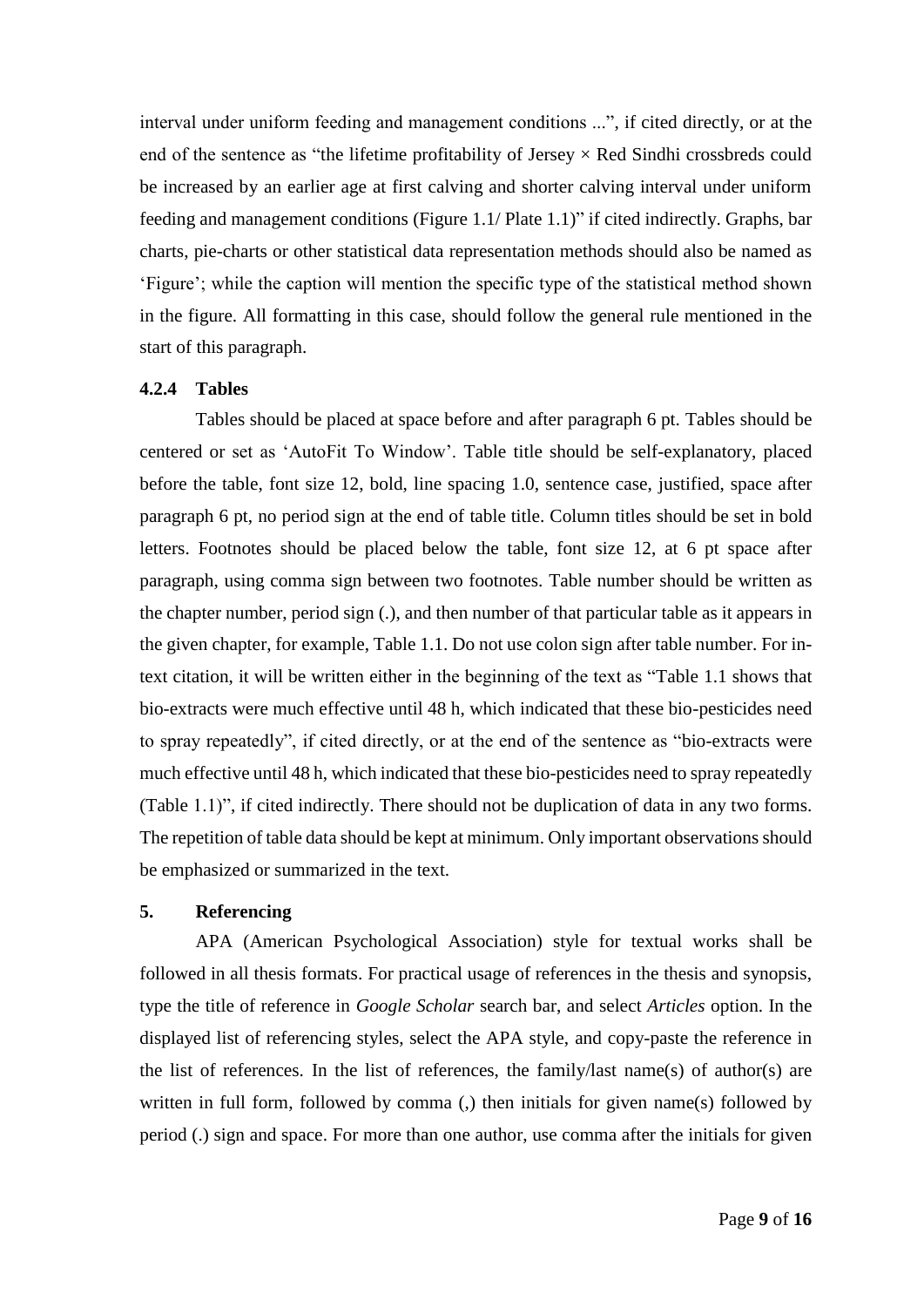names. In the in-text citations, only the family/last name(s) are written followed by the year of publication.

# **5.1 Citing in the text**

For in-text citations, the APA style shall be followed with slight modifications, i.e., a study published by one or two authors shall carry last name(s) of the author(s) separated by 'and  $/ \&$  (in parenthetical citation)' as the case may be. However, in case there are more than two authors, only last name of the first author shall be written followed by 'et al'. In et al., et should not be followed by a period (.) sign. No page numbers or issue/volume numbers shall be added to in-text citation. For in-text citation, follow the pattern given below for each type of publication. To save the time, students are encouraged to use EndNote, or Zotero, Mendeley etc., free software easily downloadable from the respective websites.

In-text citations have two formats, i.e., parenthetical, and narrative citations.

- In parenthetical citation, the author's name and publication year appear in parentheses.
- In narrative citation, the author's name is incorporated into the text as part of the sentence and the year follows in parentheses.

When citing materials within parentheses, precede the final author's name with an **ampersand**  $(\&)$ . When referring to multiple authors within the text, precede the final author's name with the word '**and'**.

- **Parenthetical citation**: (Kurtines & Szapocnik, 2003)
- **Narrative citation**: Kurtines and Szapocnik (2003)

In the parenthetical citation format, while giving more than one references, each reference shall be separated by semicolon (;) sign. While, for the narrative citation format only comma shall be used to separate more than one references.

- **Parenthetical citation**: (Jackson, 2019; Sapolsky, 2017; Svendsen & Løber, 2020)
- **Narrative citation**: Jackson (2019), Sapolsky (2017), and Svendsen and Løber (2020)

# **5.2 Journal article references**

**5.2.1 One author**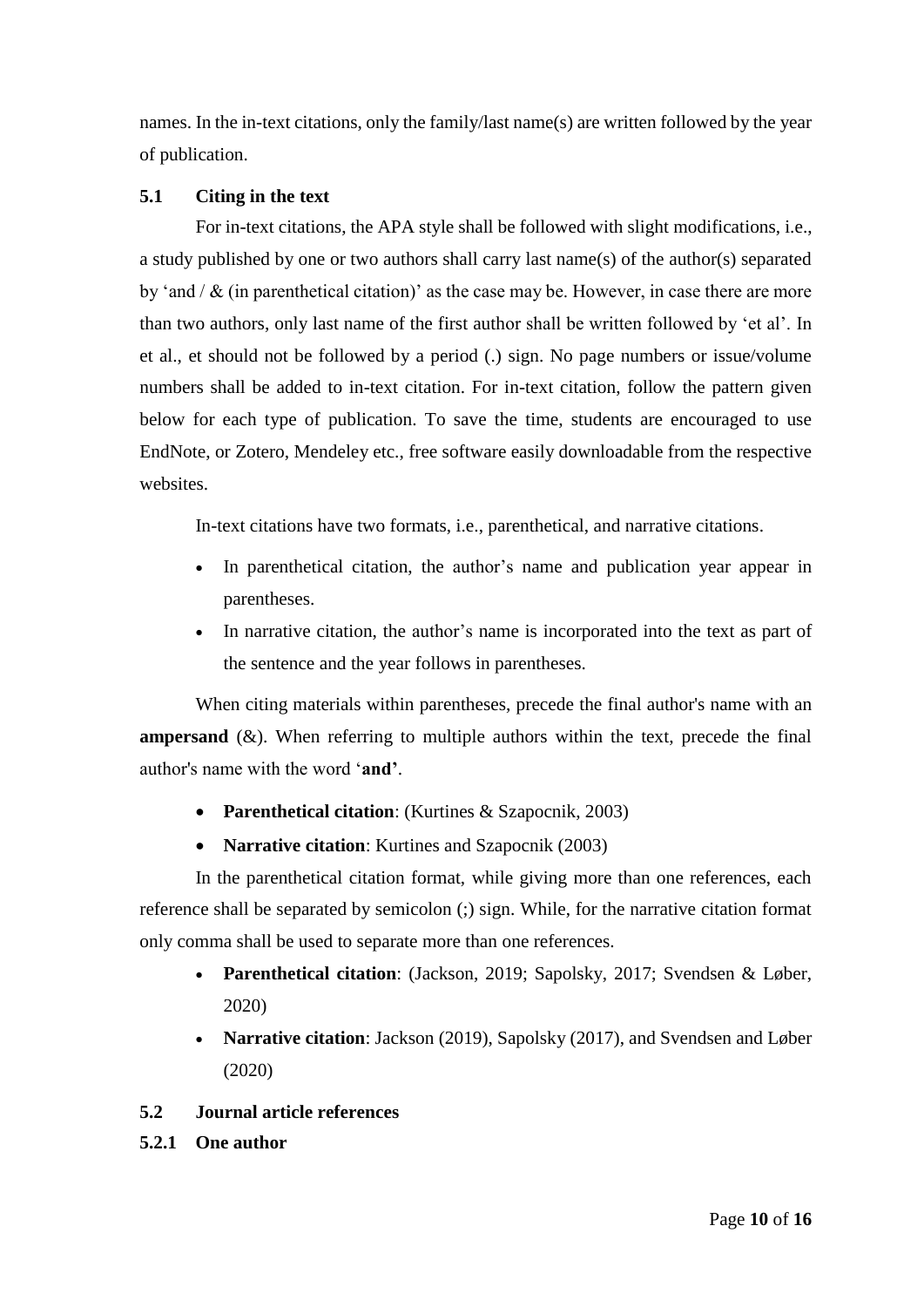- Freeberg, T. M. (2019). From simple rules of individual proximity, complex and coordinated collective movement [Supplemental material]. *Journal of Comparative Psychology*, *133*(2),141–142. <https://doi.org/10.1037/com0000181>
	- **Parenthetical citation**: (Freeberg, 2019)
	- **Narrative citation**: Freeberg (2019)

### **5.2.2 Two authors**

Parker, G., & Roy, K. (2001). Adolescent depression: A review. *Australian and New Zealand Journal of Psychiatry*, *35*(5), 572-580.

- **Parenthetical citation**: (Parker & Roy, 2019)
- **Narrative citation**: Parker and Roy (2019)

### **5.2.3 Three authors**

Schacht, J., Talaska, A. E., & Rybak, L. P. (2012). Cisplatin and aminoglycoside antibiotics: hearing loss and its prevention. *The Anatomical Record: Advances in Integrative Anatomy and Evolutionary Biology*, *295*(11), 1837-1850.

- **Parenthetical citation**: (Schacht et al., 2012)
- **Narrative citation**: Schacht et al. (2012)

### **5.2.4 More than seven authors**

List by last names and initials; commas separate author names. After the sixth author's name, use an ellipsis in place of the author names. Then provide the final author name. There should be no more than seven names.

Miller, F. H., Choi, M. J., Angeli, L. L., Harland, A. A., Stamos, J. A., Thomas, S. T., . . . Rubin, L. H. (2009). Web site usability for the blind and low-vision user. *Technical Communication*, 57, 323-335.

### **5.2.5 Citing multiple works by same author**

References by the same author (or by the same group of authors in the same order) are arranged by year of publication in the reference list, with the oldest first. For references with the same author and year, the references are arranged alphabetically by title (ignoring "A" or "The"). Lower case letters (a, b, c) are added immediately after the year within parentheses.

### **5.2.5.1 In-text citation**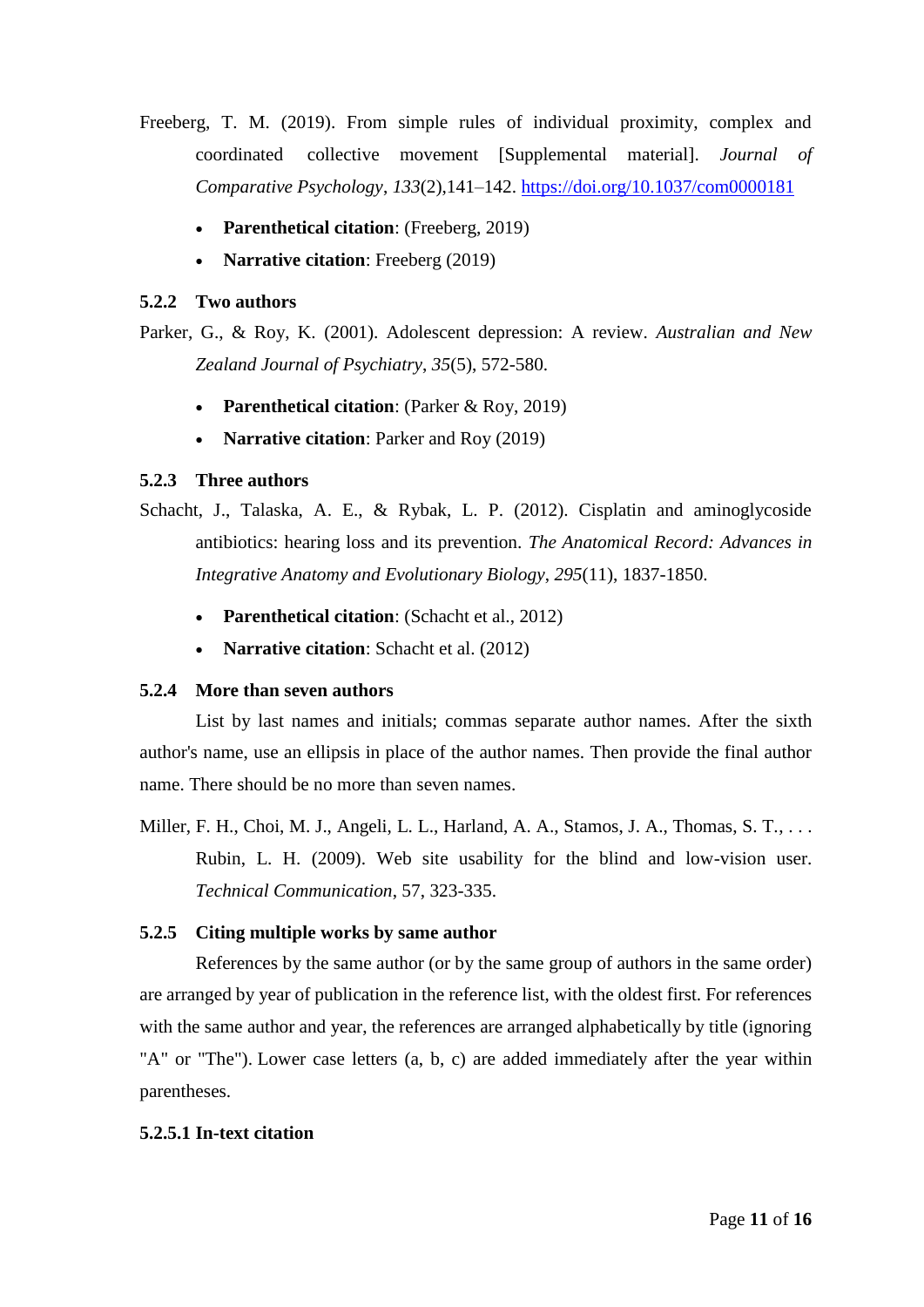…in his work on rock art (Bednarik, 2001, 2003a). He also has interest in the watercraft during the Pleistocene (Bednarik, 2003c) and the figurines of Africa (Bednarik, 2003b).

### **5.2.5.2 Reference list**

Bednarik, R. G. (2001). *Rock art science: The scientific study of paleoart*. Turnhout, Belgique: Brepols.

Bednarik, R. G. (2003a). Concerns in rock art science. *Aura Newsletter*, *20*(1), 1-4.

- Bednarik, R. G. (2003b). A figurine from the African Acheulian. *Current Anthropology*, *44*(3), 405-413.
- Bednarik, R. G. (2003c). Seafaring in the Pleistocene. *Cambridge Archaeological Journal*, *13*(1), 41-66.

# **5.3 Organization as author**

Also known as a "corporate author." Here, the publishing organization is treated as the author's name. Format the rest of the citation as normal.

American Psychological Association. (2009). Blog guidelines. APA Style Blog. Retrieved from https://blog.apastyle.org/apastyle/blog-guidelines.html

## **5.4 Unknown author**

Merriam-Webster's collegiate dictionary (10th ed.). (1993). Springfield, MA: Merriam-Webster.

### **5.5 Book referencing**

#### **5.5.1 Whole authored book**

Jackson, L. M. (2019). *The psychology of prejudice: From attitudes to social action* (2nd ed.). American Psychological Association.<https://doi.org/10.1037/0000168-000>

Sapolsky, R. M. (2017)*. Behave: The biology of humans at our best and worst*. Penguin Books.

- Svendsen, S., & Løber, L. (2020). *The big picture/Academic writing: The one-hour guide* (3rd digital ed.). Hans Reitzel Forlag. https://thebigpictureacademicwriting.digi.hansreitzel.dk/
	- **Parenthetical citation**: (Jackson, 2019; Sapolsky, 2017; Svendsen & Løber, 2020)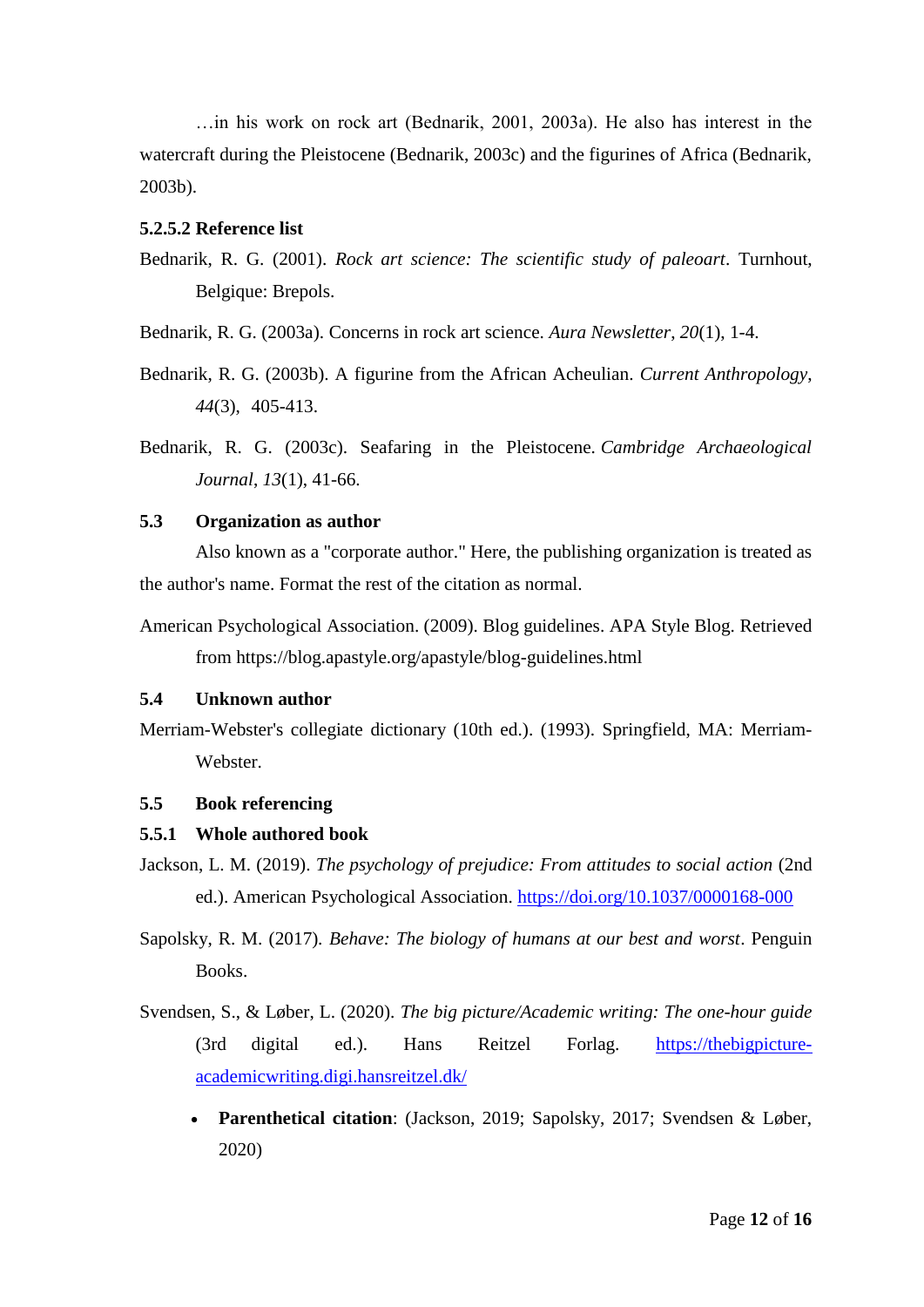• **Narrative citation**: Jackson (2019), Sapolsky (2017), and Svendsen and Løber (2020

# **5.5.2 Chapter in an edited book / ebook reference**

- Aron, L., Botella, M., & Lubart, T. (2019). *Culinary arts: Talent and their development*. In R. F. Subotnik, P. Olszewski-Kubilius, & F. C. Worrell (Eds.), The psychology of high performance: Developing human potential into domain-specific talent (pp. 345–359). American Psychological Association. [https://doi.org/10.1037/0000120-](https://doi.org/10.1037/0000120-%09016) [016](https://doi.org/10.1037/0000120-%09016)
- Dillard, J. P. (2020). *Currents in the study of persuasion*. In M. B. Oliver, A. A. Raney, & J. Bryant (Eds.), Media effects: Advances in theory and research (4th ed., pp. 115– 129). Routledge.
- Thestrup, K. (2010). *To transform, to communicate, to play—The experimenting community in action*. In E. Hygum & P. M. Pedersen (Eds.), Early childhood education: Values and practices in Denmark. Hans Reitzels Forlag <https://earlychildhoodeducation.digi.hansreitzel.dk/?id=192>
	- **Parenthetical citation**: (Aron et al., 2019; Dillard, 2020; Thestrup, 2010)
	- **Narrative citation**: Aron et al. (2019), Dillard (2020), and Thestrup (2010)

# **5.5.3 Several volumes of a multivolume work**

Harris, K. R., Graham, S., & Urdan T. (Eds.). (2012). *APA educational psychology handbook* (Vols. 1–3). American Psychological Association.

- **Parenthetical citation**: (Harris et al., 2012)
- **Narrative citation**: Harris et al. (2012)

# **5.5.4 Republished book, with editor**

- Watson, J. B., & Rayner, R. (2013). *Conditioned emotional reactions: The case of Little Albert* (D. Webb, Ed.). CreateSpace Independent Publishing Platform. <http://a.co/06Se6Na> (Original work published 1920)
	- **Parenthetical citation**: (Watson & Rayner, 1920/2013)
	- **Narrative citation**: Watson and Rayner (1920/2013)

# **5.6 Entry in an online dictionary**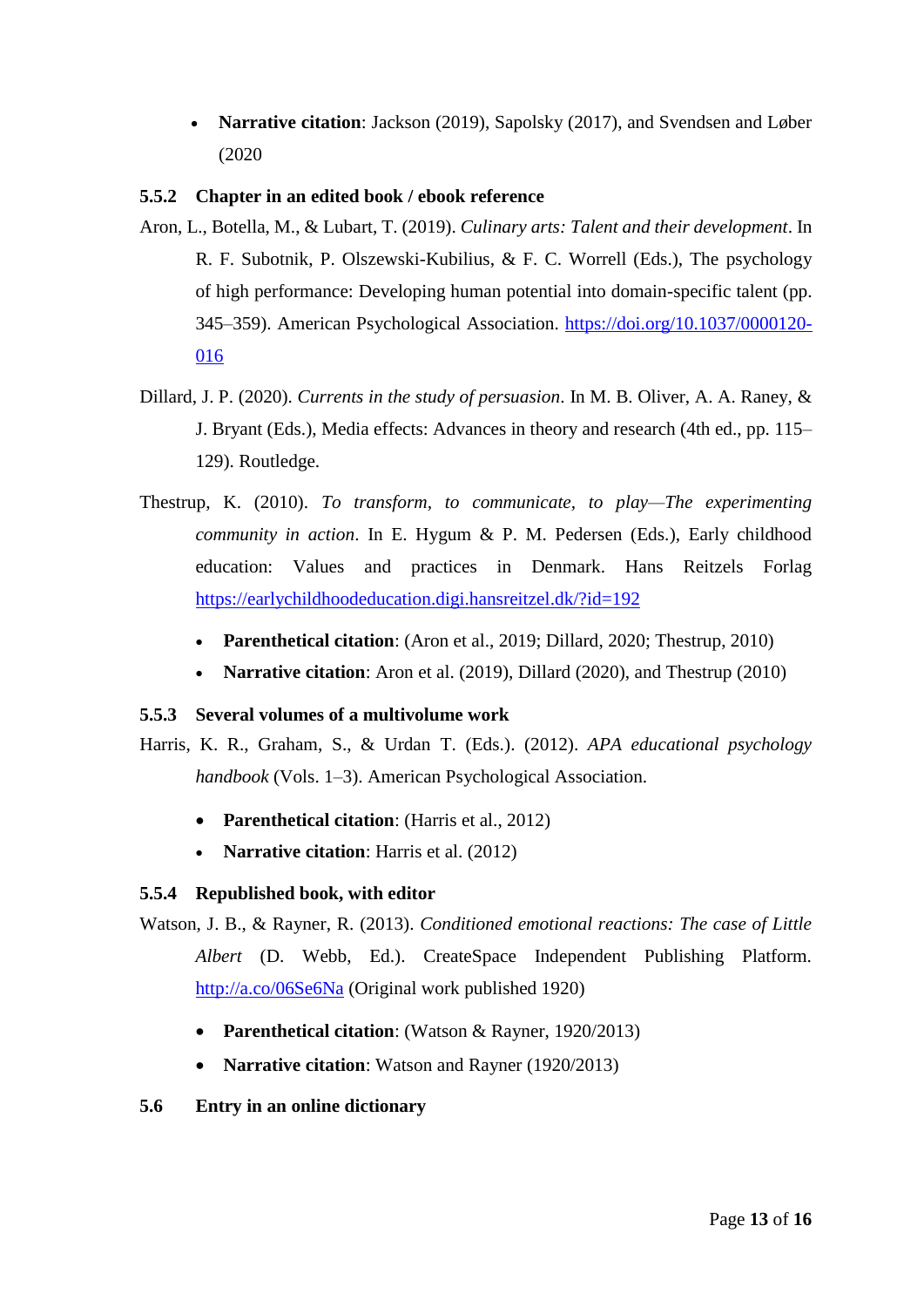- American Psychological Association. (n.d.). Just-world hypothesis. In APA dictionary of psychology. Retrieved January 18, 2020, from [https://dictionary.apa.org/just](https://dictionary.apa.org/just-%09world-%09hypothesis)world- [hypothesis](https://dictionary.apa.org/just-%09world-%09hypothesis)
- Merriam-Webster. (n.d.). Semantics. In Merriam-Webster.com dictionary. Retrieved January 4, 2020, from<https://www.merriam-webster.com/dictionary/semantics>
	- **Parenthetical citations**: (American Psychological Association, n.d.; Merriam-Webster, n.d.)
	- **Narrative citations**: American Psychological Association (n.d.) and Merriam-Webster (n.d.)

When an online or print article does not contain a date of publication, the APA format uses the **abbreviation** (**n.d.**) to specify no date. Online books, websites, and other materials cited that do not contain a copyright or date published also use (**n.d.**).

# **5.6.1 Entry in a print dictionary**

American Psychological Association. (2015). Mood induction. In APA dictionary of psychology  $(2<sup>nd</sup>$  ed., p. 667).

Merriam-Webster. (2003). Litmus test. In Merriam-Webster's collegiate dictionary (11<sup>th</sup> ed., p. 727).

- **Parenthetical citation**: (American Psychological Association, 2015; Merriam-Webster, 2003)
- **Narrative citation**: American Psychological Association (2015) and Merriam-Webster (2003)

# **5.7 Wikipedia entry references**

Wikipedia reports information from other sources, making it a secondary source. It is therefore preferred to use the primary source.

When citing *Wikipedia*, cite an archived version of a *Wikipedia* page so that readers can retrieve the version you used. Access the archived version on *Wikipedia* by selecting "View history" and then the time and date of the version you used. If a wiki does not provide permanent links to archived versions of the page, include the URL for the entry and a retrieval date.

Oil painting. (2019, December 8). In Wikipedia. [https://en.wikipedia.org/w/index.php?title=Oil\\_painting&oldid=929802398](https://en.wikipedia.org/w/index.php?title=Oil_painting&oldid=929802398)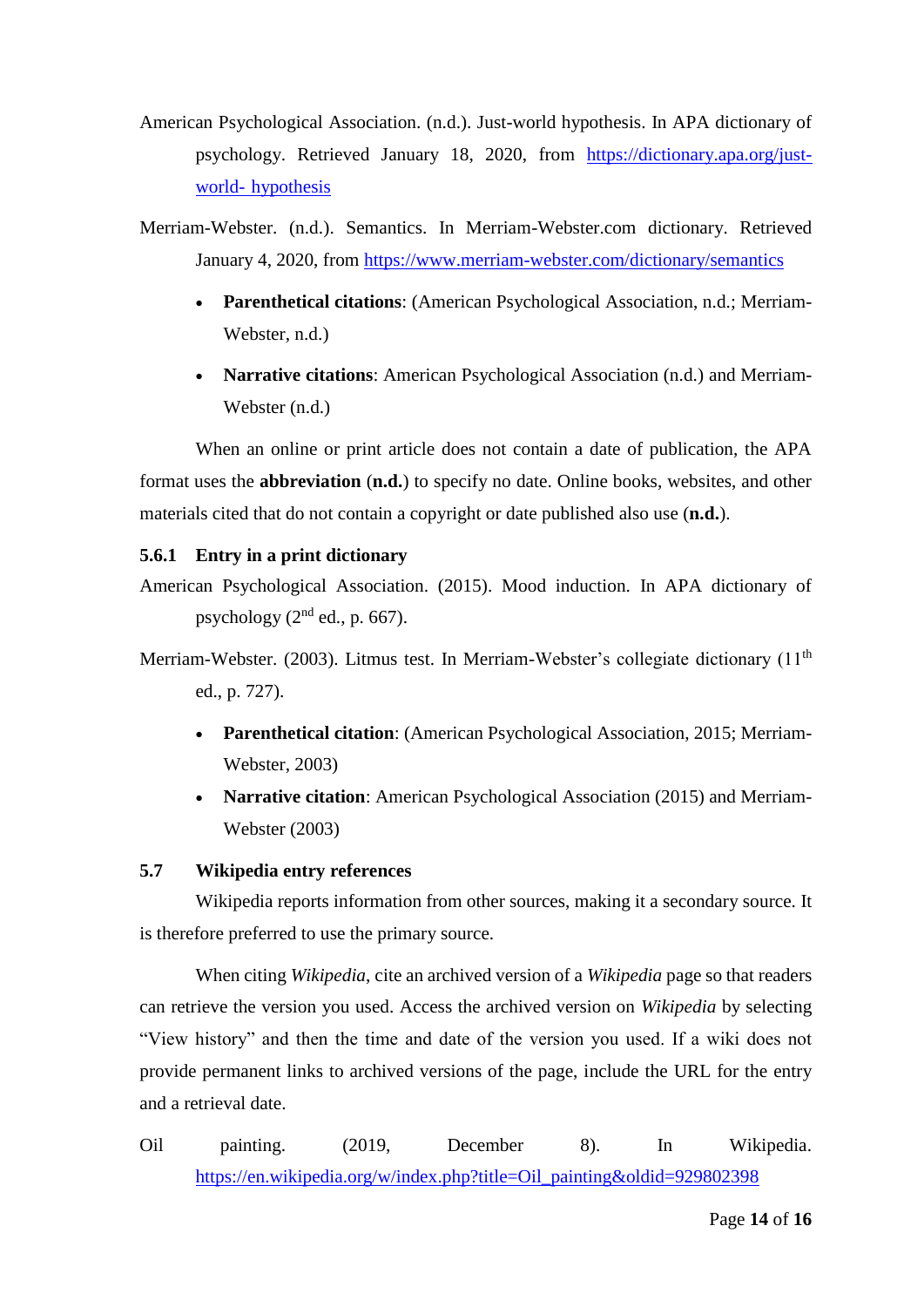- **Parenthetical citation**: ("Oil Painting," 2019)
- **Narrative citation**: "Oil Painting" (2019)

## **5.8 Conference presentation**

- Evans, A. C., Jr., Garbarino, J., Bocanegra, E., Kinscherff, R. T., & Márquez-Greene, N. (2019, August 8–11). Gun violence: An event on the power of community [Conference presentation]. APA 2019 Convention, Chicago, IL, United States. <https://convention.apa.org/2019-video>
	- **Parenthetical citation**: (Evans et al., 2019)
	- **Narrative citation**: Evans et al. (2019)

# **5.8.1 Abstract of a conference presentation**

- Cacioppo, S. (2019, April 25–28). Evolutionary theory of social connections: Past, present, and future [Conference presentation abstract]. Ninety-ninth annual convention of the Western Psychological Association, Pasadena, CA, United States. [https://westernpsych.org/wp-content/uploads/2019/04/WPA-Program-2019-Final-](https://westernpsych.org/wp-content/uploads/2019/04/WPA-Program-2019-Final-2.pdf)[2.pdf](https://westernpsych.org/wp-content/uploads/2019/04/WPA-Program-2019-Final-2.pdf)
	- **Parenthetical citation**: (Cacioppo, 2019)
	- **Narrative citation**: Cacioppo (2019)

### **5.9 Published dissertation or thesis references**

- Kabir, J. M. (2016). Factors influencing customer satisfaction at a fast food hamburger chain: The relationship between customer satisfaction and customer loyalty (Publication No. 10169573) [Doctoral dissertation, Wilmington University]. ProQuest Dissertations & Theses Global.
- Miranda, C. (2019). Exploring the lived experiences of foster youth who obtained graduate level degrees: Self-efficacy, resilience, and the impact on identity development (Publication No. 27542827) [Doctoral dissertation, Pepperdine University]. PQDT Open.<https://pqdtopen.proquest.com/doc/2309521814.html?FMT=AI>
- Zambrano-Vazquez, L. (2016). The interaction of state and trait worry on response monitoring in those with worry and obsessive-compulsive symptoms [Doctoral dissertation, University of Arizona]. UA Campus Repository. <https://repository.arizona.edu/handle/10150/620615>